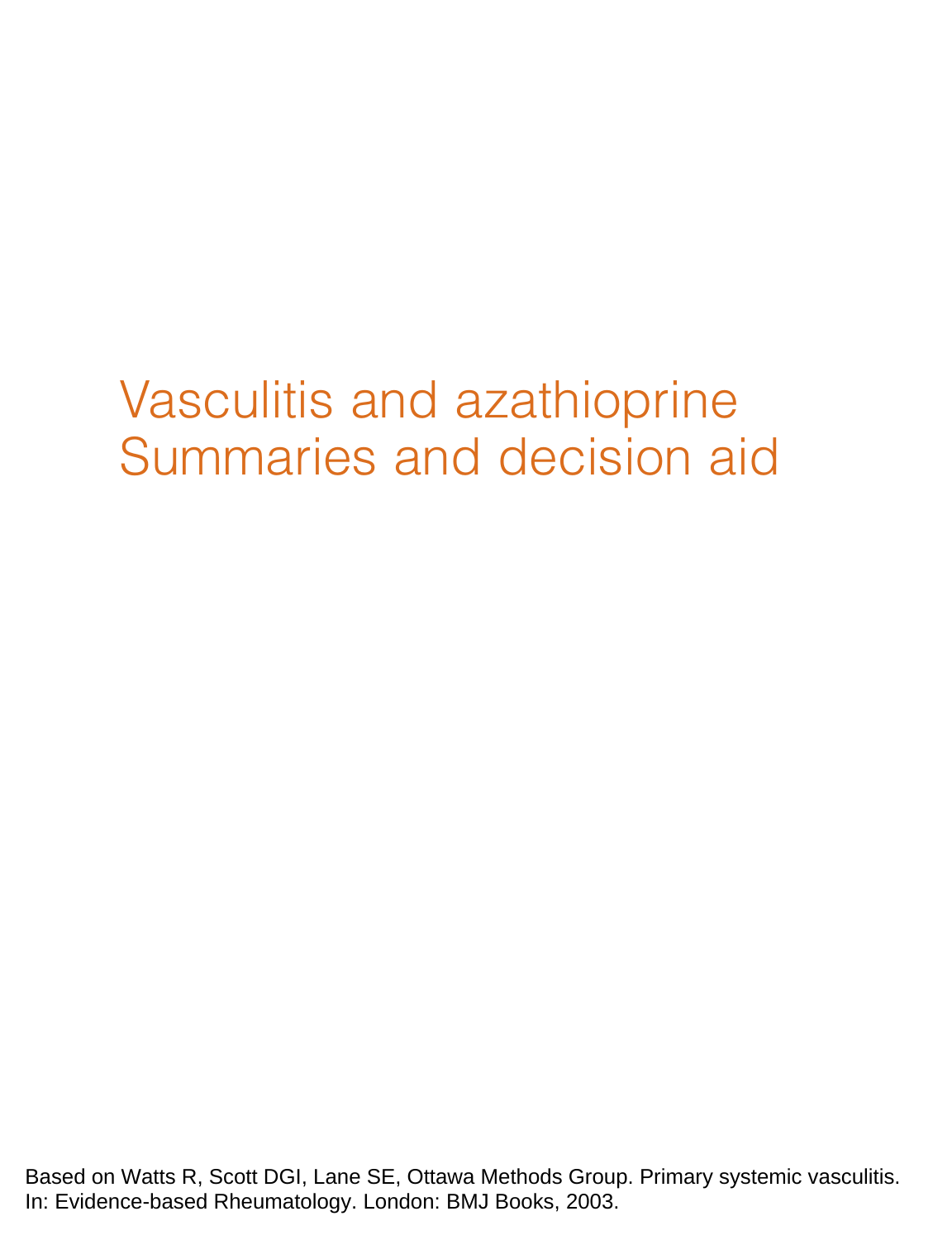# **Information about vasculitis and treatment**

#### **What is vasculitis?**

Vasculitis is a group of diseases, including Wegener's granulomatosis, Churg–Strauss syndrome, microscopic polyangiitis and polyarteritis nodosa, in which blood vessels are inflamed. The inflammation or swelling can occur anywhere in the body and can cause the walls of blood vessels to thicken, weaken, narrow, scar or break. Blood clots may form and blood may not be able to flow well to the tissues and organs in the body. With a poor blood supply, the tissues may die and organs may not work well. Vasculitis can be mild or more severe and life-threatening.

Some types of vasculitis may occur once and go away on their own, while others will need to be treated. Other types may occur in cycles, where there are flare-ups and then periods with no symptoms (remission). Treatment is used to stop flare-ups and to make sure blood vessels are not damaged. If vasculitis is not treated, inflammation or swelling in blood vessels can lead to permanent damage to tissues or organs and cause:

- loss of vision second state of the second state of the second state of the second state of the second state of the second state of the second state of the second state of the second state of the second state of the sec
- heart attack, kidney failure, lung damage **•** death.

#### **What can I do on my own to manage my disease?**

v exercise when possible  $\overline{v}$  avoid alcohol  $\overline{v}$  rest and relax  $\overline{v}$  dress warmly in cold weather

#### **What treatments are used for vasculitis?**

Three kinds of treatment may be used alone or together. The common (generic) names of treatment are shown below:

- 1. Oral or IV corticosteroids
	- Prednisone Prednisolone Prednisolone Methylprednisolone
- 2. Immunosuppressive agents (cytotoxics)
	- Azathioprine Ciclosporin Methotrexate
	- Cyclophosphamide
- 3. Other therapies
	- Plasma exchange Intravenous immunoglobulin

#### **What about other treatments I have heard about?**

There is not enough evidence about the effects of some treatments. Other treatments do not work. For example:

- 
- Acupuncture • Ultrasound Thermotherapy
- 
- Electropuncture Electrical stimulation

## **What are my choices? How can I decide?**

Treatment for your disease will depend on your condition. You need to know the good points (pros) and the bad points (cons) about each treatment before you can decide.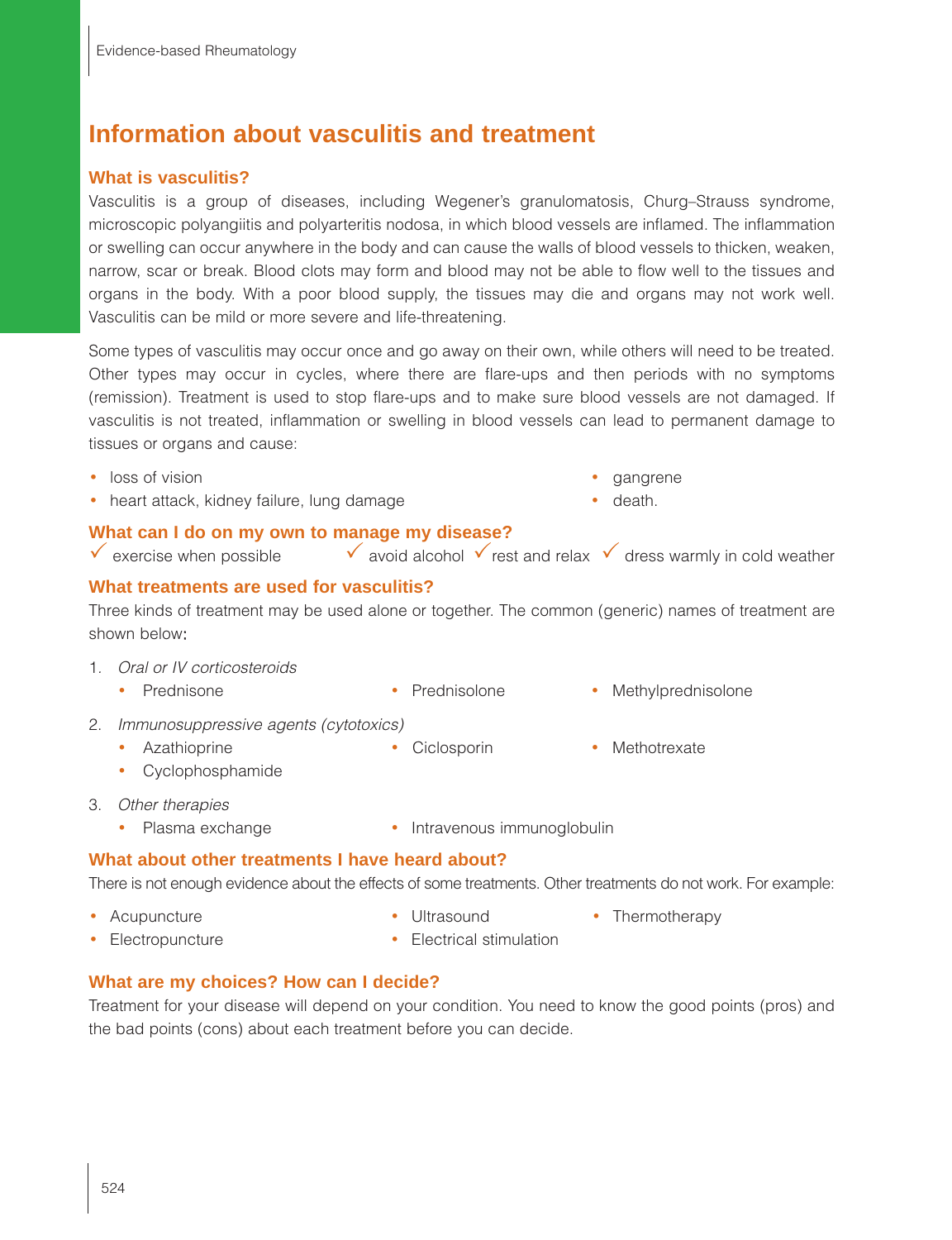# **Vasculitis decision aid:**

# **Should I switch to azathioprine after going into remission with cyclophosphamide?**

This guide can help you make decisions about the treatment your doctor is asking you to consider.

It will help you to:

- 1. Clarify what you need to decide
- 2. Consider the pros and cons of different choices.
- 3. Decide what role you want to have in choosing your treatment.
- 4. Identify what you need to help you make the decision.
- 5. Plan the next steps.
- 6. Share your thinking with your doctor.

#### **Step 1: Clarify what you need to decide What is the decision?**

Should I continue to take cyclophosphamide or take a different drug (such as azathioprine) after going into remission?

Cyclophosphamide can be taken as a pill or as an infusion into the veins (IV); azathioprine is usually taken as a pill.

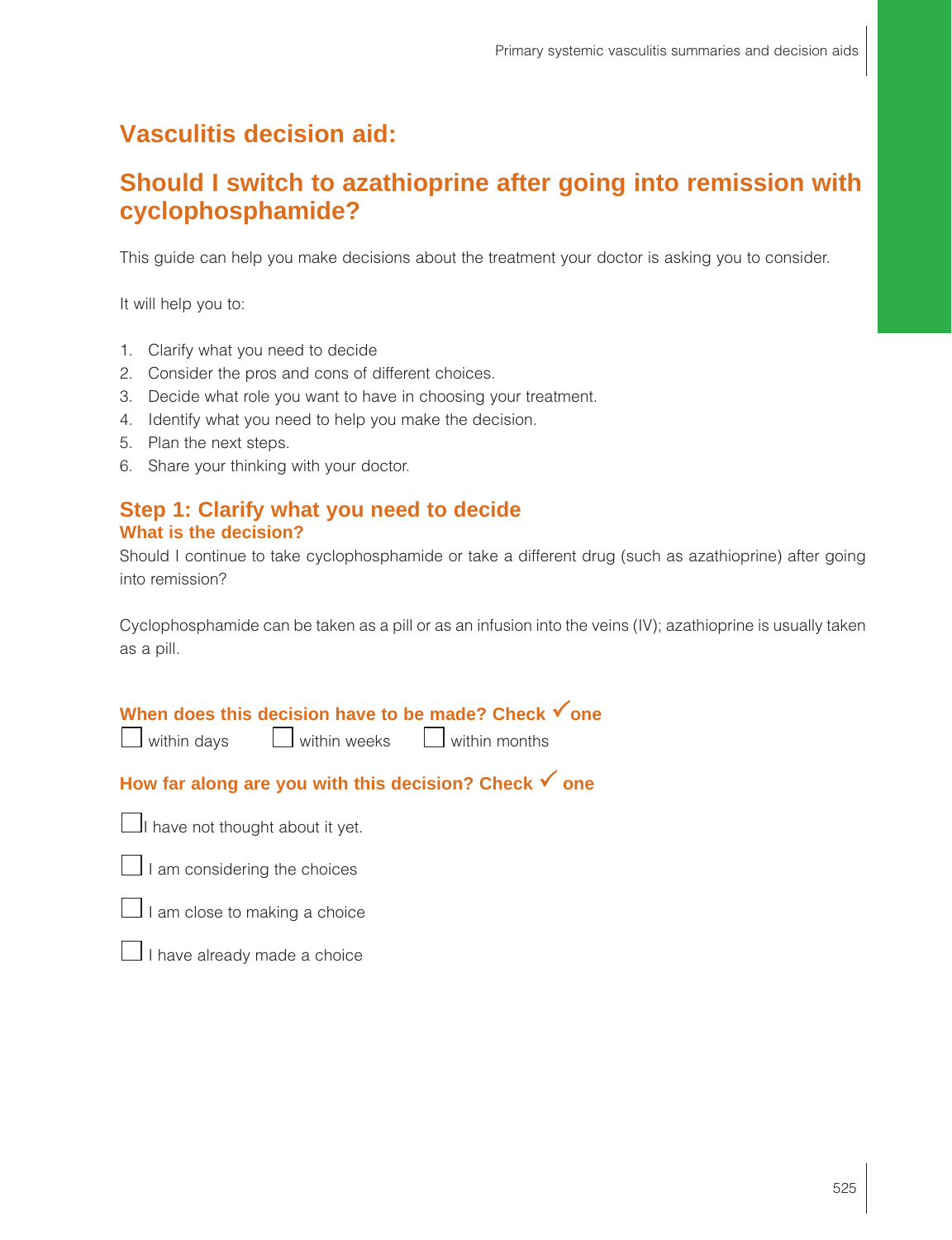### **Step 2: Consider the pros and cons of different choices What does the research show?**

Taking azathioprine after going into remission is classified as: Likely beneficial

There is "Silver" level evidence from 1 study of people with vasculitis who stopped taking cyclophosphamide and started another drug after going into remission. These studies found pros and cons that are listed in the chart below.

#### **What do I think of the pros and cons of azathioprine?**

1. Review the common pros and cons.

Ē

- 2. Add any other pros and cons that are important to you.
- 3. Show how important each pro and con is to you by circling from one (\*) star if it is a little important to you, to up to five (\*\*\*\*\*) stars if it is very important to you.

| <b>PROS AND CONS OF AZATHIOPRINE TREATMENT</b>                                                                                                                                                |                                       |                                                                                                                    |                                       |  |  |
|-----------------------------------------------------------------------------------------------------------------------------------------------------------------------------------------------|---------------------------------------|--------------------------------------------------------------------------------------------------------------------|---------------------------------------|--|--|
| <b>PROS</b><br>(number of people affected)                                                                                                                                                    | <b>How important</b><br>is it to you? | <b>CONS</b><br>(number of people affected)                                                                         | <b>How important</b><br>is it to you? |  |  |
| Less flare-ups and lower chances<br>of dying than if stopped taking<br>medications for vasculitis                                                                                             | * * * * *                             | Side effects: lowers white blood cells<br>in about 55 out of 100 people taking<br>azathioprine or cyclophosphamide | * * * * *                             |  |  |
| Same number of people had a<br>flare-up of vasculitis in the 18<br>months after going into remission with<br>azathioprine or cyclophosphamide<br>about 14 out of 100 people<br>had a flare-up | * * * * *                             | Can cause fever, chills or rash<br>7 out of 100 people taking azathioprine                                         | * * * * *                             |  |  |
| No chances of bladder cancer<br>with azathioprine                                                                                                                                             | * * * * *                             | Personal cost of medicine                                                                                          | * * * * *                             |  |  |
| Less people have blood in urine<br>1 out of 100 people with azathioprine<br>have blood in urine<br>4 out of 100 people with cyclophosphamide<br>have blood in urine<br>Other pros:            | * * * * *<br>* * * * *                | Other cons:                                                                                                        | * * * * *                             |  |  |

## **What do you think about taking azathioprine? Check √ one**

| Willing to consider this treatment     | Unsure | Not willing to consider this treatment |
|----------------------------------------|--------|----------------------------------------|
| is more important to me than the Canal |        | Cana are more important to me than the |



Pros are more important to me than the Cons Cons are more important to me than the Pros